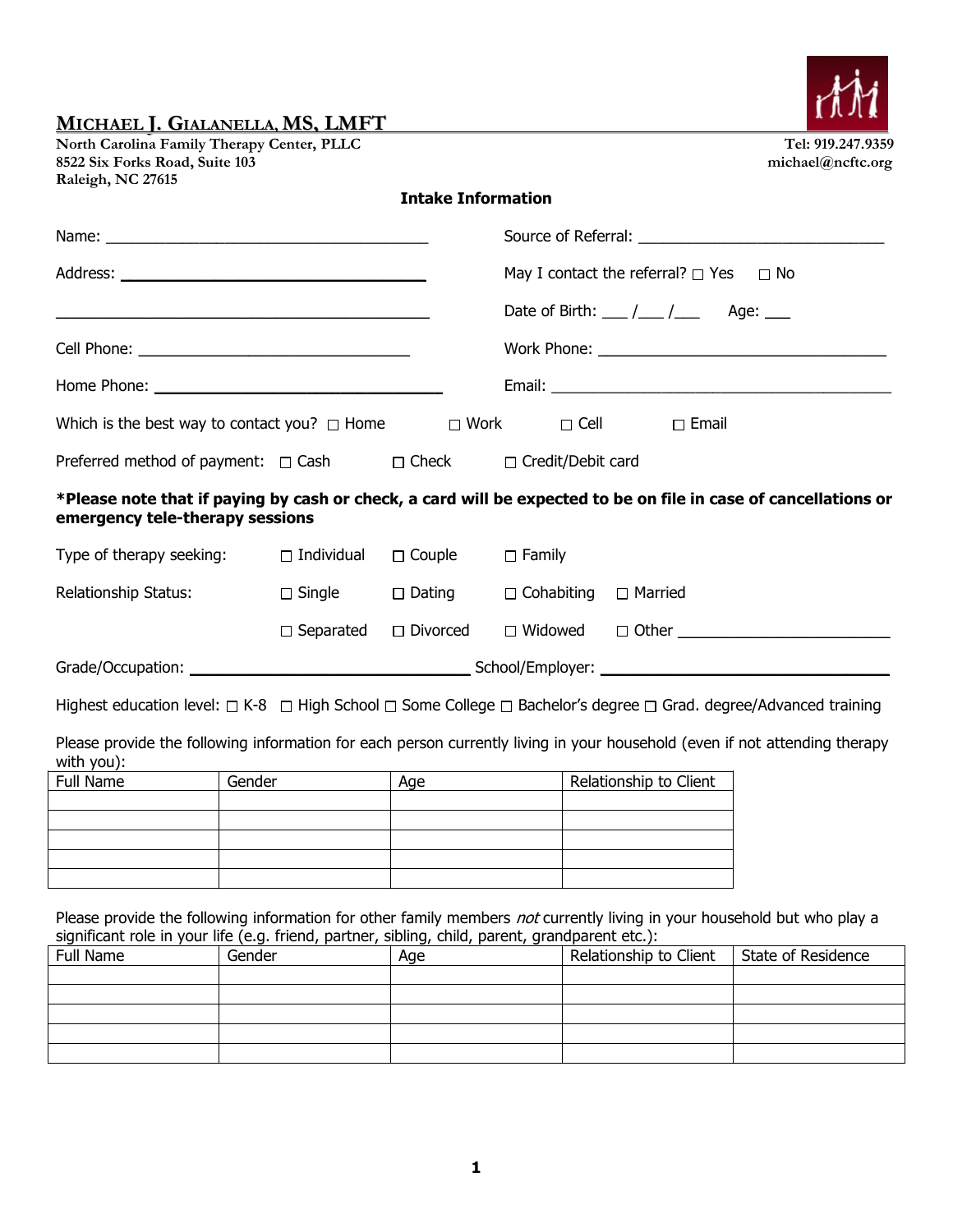**North Carolina Family Therapy Center, PLLC Tel: 919.247.9359 8522 Six Forks Road, Suite 103 michael@ncftc.org Raleigh, NC 27615** 

### **Intake Information**

| Are you currently taking any prescription medications? $\Box$ Yes $\Box$ No                                                                                                                                                       |
|-----------------------------------------------------------------------------------------------------------------------------------------------------------------------------------------------------------------------------------|
|                                                                                                                                                                                                                                   |
| Are you currently using illegal drugs and/or drinking excessive amounts of alcohol? $\Box$ Yes $\Box$ No                                                                                                                          |
|                                                                                                                                                                                                                                   |
| If currently drinking excessive amounts of alcohol, how many drinks on average per day? ______________________                                                                                                                    |
| Are there any legal actions pending (criminal or civil)? $\Box$ Yes $\Box$ No                                                                                                                                                     |
|                                                                                                                                                                                                                                   |
| Are you in any danger of abuse, suicide, or homicide? $\Box$ Yes $\Box$ No                                                                                                                                                        |
|                                                                                                                                                                                                                                   |
| Have you received therapy in the past? $\Box$ Yes $\Box$ No                                                                                                                                                                       |
|                                                                                                                                                                                                                                   |
|                                                                                                                                                                                                                                   |
| Have you received any psychological diagnoses? $\Box$ Yes $\Box$ No                                                                                                                                                               |
|                                                                                                                                                                                                                                   |
| Do you have any physical health problems or concerns? $\Box$ Yes $\Box$ No                                                                                                                                                        |
|                                                                                                                                                                                                                                   |
| Please help me understand what you (and your family) would like to be doing differently:                                                                                                                                          |
| $\frac{1}{2}$ . The contract of the contract of the contract of the contract of the contract of the contract of the contract of the contract of the contract of the contract of the contract of the contract of the contract of t |
| $2)$ $\overline{\phantom{a}}$                                                                                                                                                                                                     |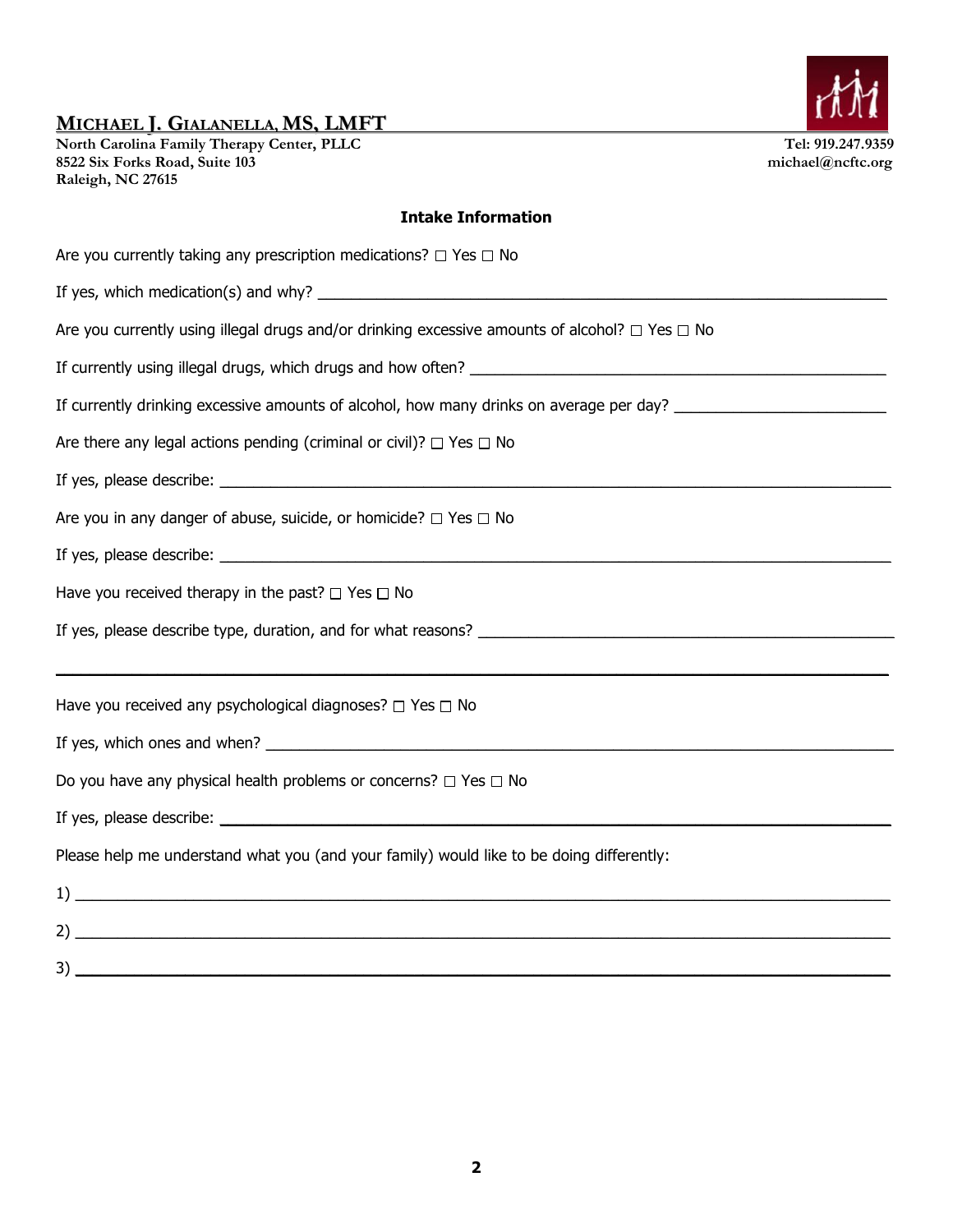North Carolina Family Therapy Center, PLLC Tel: 919.247.9359<br>
8522 Six Forks Road, Suite 103<br>
michael@ncftc.org 8522 Six Forks Road, Suite 103 **Raleigh, NC 27615** 

Evening Phone:



#### **Intake Information**

| <b>Emergency Contacts</b> |
|---------------------------|
|                           |
|                           |
|                           |
|                           |
|                           |
|                           |
|                           |
|                           |

**My signature below affirms my informed and voluntary consent to enter therapy (and/or have my child/ren or other family members enter therapy). I affirm that prior to becoming a client of Michael J. Gialanella, MS, LMFT he gave me sufficient information to understand the nature of therapy, including the possible risks and benefits. I understand his office policies and procedures. I have had an opportunity to ask questions and have had my questions answered satisfactorily. I understand that I can ask questions and raise concerns about the treatment at any time.**

| Client/Guardian Name | Signature | Date |
|----------------------|-----------|------|
| Client/Guardian Name | Signature | Date |
| Client/Guardian Name | Signature | Date |